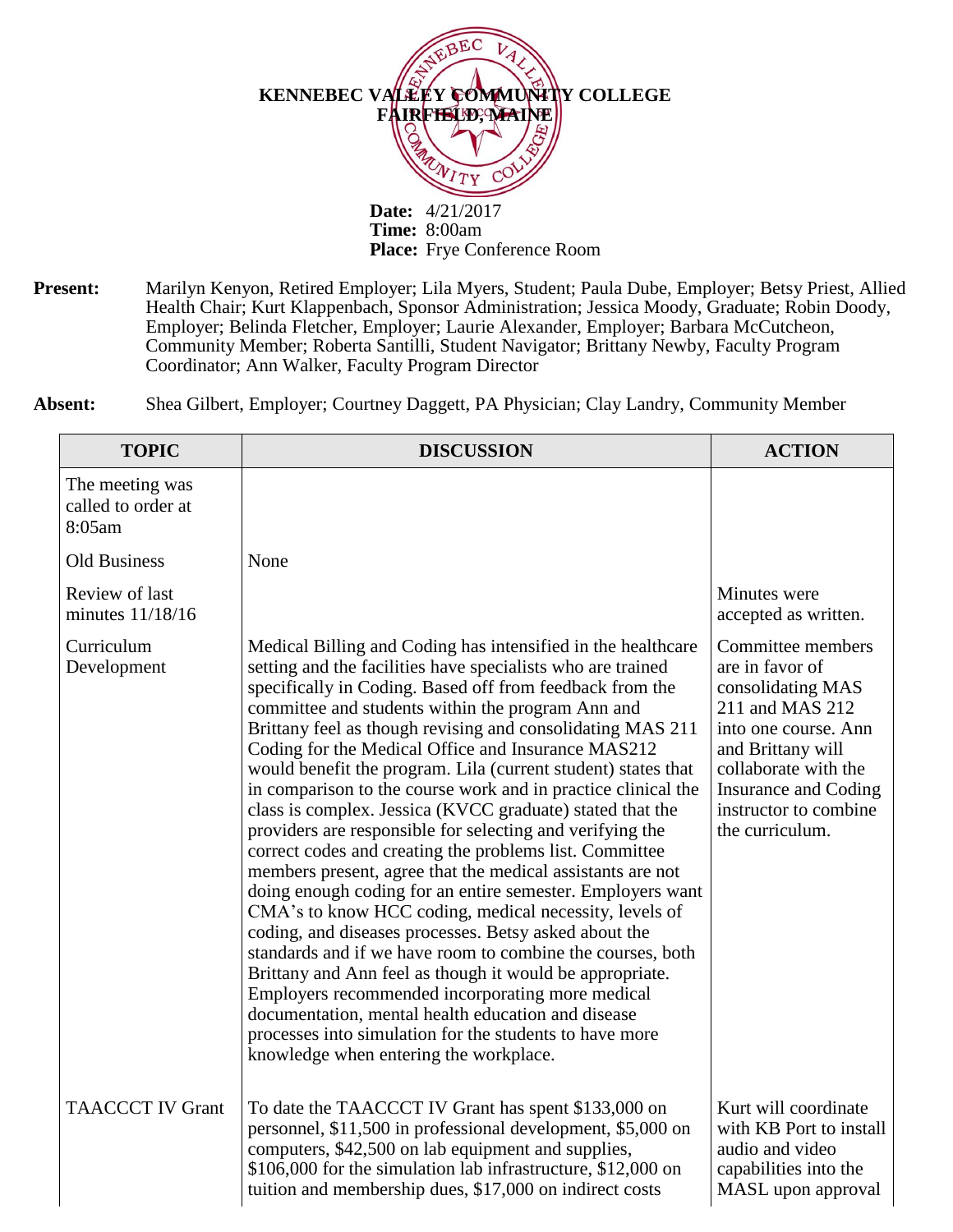| <b>TOPIC</b>                                                            | <b>DISCUSSION</b>                                                                                                                                                                                                                                                                                                                                                                                                                                                                                                                                                                                                                                                                                             | <b>ACTION</b>                                                                                                                                                                                                                                    |
|-------------------------------------------------------------------------|---------------------------------------------------------------------------------------------------------------------------------------------------------------------------------------------------------------------------------------------------------------------------------------------------------------------------------------------------------------------------------------------------------------------------------------------------------------------------------------------------------------------------------------------------------------------------------------------------------------------------------------------------------------------------------------------------------------|--------------------------------------------------------------------------------------------------------------------------------------------------------------------------------------------------------------------------------------------------|
|                                                                         | totaling \$344,000.<br>The Medical Assisting Simulation Lab is 90% complete.<br>Existing needs are video capability and lap tops in each<br>exam room (2). The audio and video system is projected to<br>cost \$35,000 with KB Port. Kurt states that enrollment needs<br>to be increased, student numbers help support the Program<br>Coordinators position. The Department of Labor is asking<br>for 45 students, and the internal number varies. The Medical<br>Assisting program has 40 first and second year students.<br>There are currently 13 students accepted for the upcoming<br>Fall semester, while 17 out of the 40 students will be<br>returning to complete their second year of the program. | of the modification to<br>the grant.                                                                                                                                                                                                             |
| Program Needs and<br>Expectations                                       | Ann asked for recommendations to increase enrollment to<br>meet the employers needs for Certified Medical Assistants.<br>Inland is sponsoring two students this year and will sponsor<br>two more next year. Committee members suggested<br>advertising the success of the program and the employer's<br>satisfaction of the KVCC's Medical Assisting graduates.<br>Brittany has been promoting the program by visiting local<br>Tech Centers, High Schools and Career Centers along with<br>sending over 110 mailers to local schools.                                                                                                                                                                       | Brittany will work<br>with Kurt to advertise<br>quotes from<br>employers on local<br>print ads.                                                                                                                                                  |
| Practicum sites for<br>weekends and<br>evenings                         | The evening students are asking about evening and weekend<br>clinical sites. Currently, employers believe the students will<br>not gain the same practicum experience during the evening<br>as they would in a provider practice during the day. Students<br>are aware of the clinical site expectations before starting the<br>program.                                                                                                                                                                                                                                                                                                                                                                      | Robin will research<br>evening and weekend<br>options through<br>EMHS.                                                                                                                                                                           |
| Preceptor training at<br>practicum sites                                | Ann asked members if they are doing training for preceptors.<br>Some employers do offer a preceptor training program while<br>others are looking to incorporate it.                                                                                                                                                                                                                                                                                                                                                                                                                                                                                                                                           |                                                                                                                                                                                                                                                  |
| Utilization of a Scribe                                                 | Ann asked members if they are employing scribes in the<br>medical practices. Employers did state that they do employ<br>scribes and they do see the need for more in the future.<br>Employers did state that they prefer having Certified<br>Medical Assistants so they can do the documentation and<br>put orders into the system, in order to do this, it has to be a<br>clinical staff member.                                                                                                                                                                                                                                                                                                             | Ann and Brittany will<br>look into the Scribe<br>program accredited<br>through CAAHEP and<br>report back to the<br>committee. Belinda<br>will provide Ann with<br>a copy of the material<br>that they review with<br>the newly hired<br>scribes. |
| <b>Certificate Medical</b><br>Assisting programs<br>recently advertised | Employers are happy with the existing program that KVCC<br>has to offer. They find that KVCC Medical Assisting<br>graduates are well prepared and they do not think that the<br>shortened certificate programs would be appropriate for their<br>needs and would not fulfill their hiring requirements.                                                                                                                                                                                                                                                                                                                                                                                                       |                                                                                                                                                                                                                                                  |